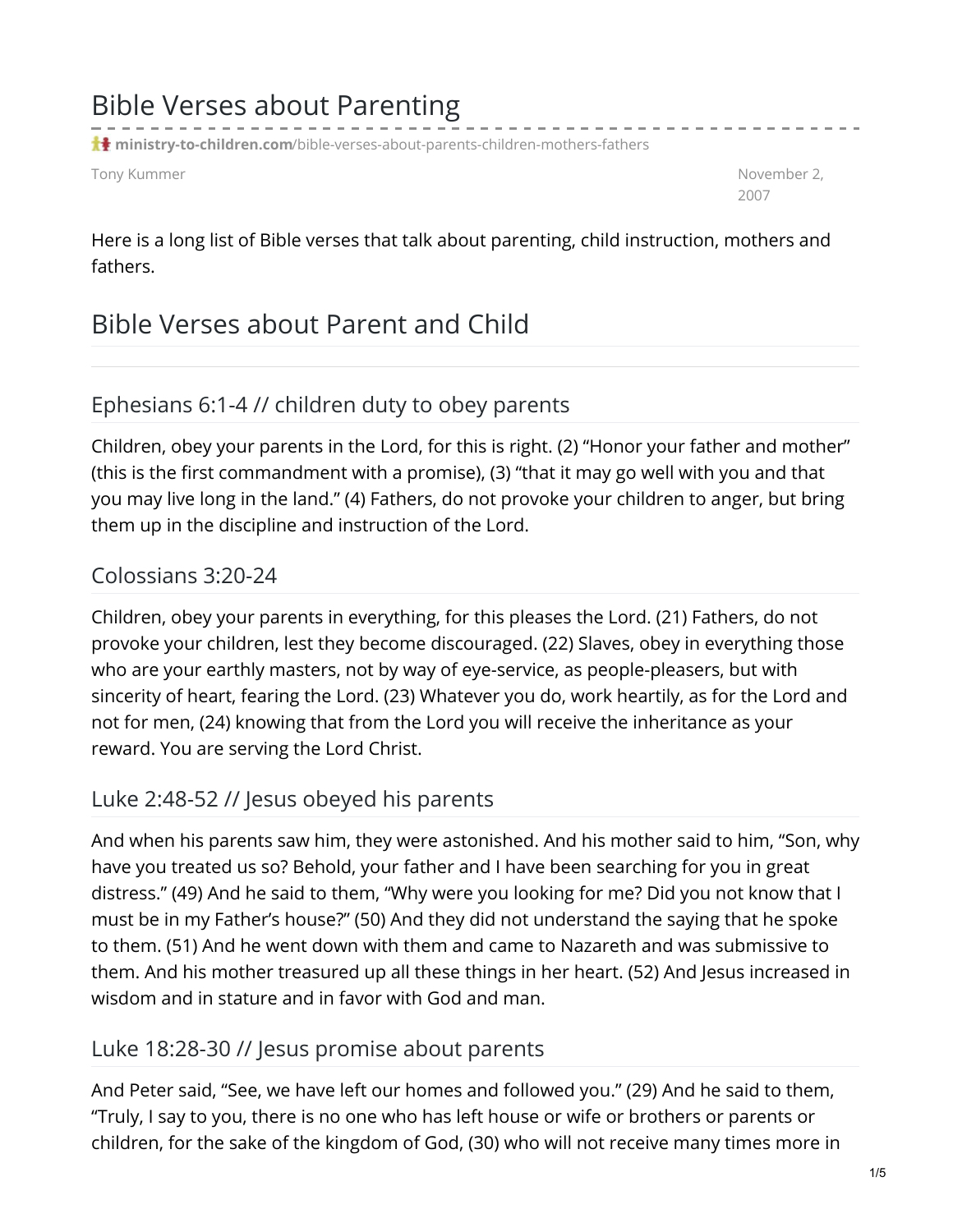this time, and in the age to come eternal life."

## John 9:3-5 // Did the parents sin?

Jesus answered, "It was not that this man sinned, or his parents, but that the works of God might be displayed in him. (4) We must work the works of him who sent me while it is day; night is coming, when no one can work. (5) As long as I am in the world, I am the light of the world."

## 2 Corinthians 12:13-15 // Parents obligated to save for their children

For in what were you less favored than the rest of the churches, except that I myself did not burden you? Forgive me this wrong! (14) Here for the third time I am ready to come to you. And I will not be a burden, for I seek not what is yours but you. For children are not obligated to save up for their parents, but parents for their children. (15) I will most gladly spend and be spent for your souls. If I love you more, am I to be loved less?

## Proverbs 23:13-14 //Don't withhold discipline

Do not withhold discipline from a child; if you strike him with a rod, he will not die. If you strike him with the rod, you will save his soul from Sheol.

### Colossians 3:20 // Children obey your parents

Children, obey your parents in everything, for this pleases the Lord.

## 1 Timothy 5:3-4 // Children duty to care for aged parents

Honor widows who are truly widows. (4) But if a widow has children or grandchildren, let them first learn to show godliness to their own household and to make some return to their parents, for this is pleasing in the sight of God.

## 2 Timothy 3:1-5 // Disobedient children a sign of the last days

But understand this, that in the last days there will come times of difficulty. (2) For people will be lovers of self, lovers of money, proud, arrogant, abusive, disobedient to their parents, ungrateful, unholy, (3) heartless, unappeasable, slanderous, without self-control, brutal, not loving good, (4) treacherous, reckless, swollen with conceit, lovers of pleasure rather than lovers of God, (5) having the appearance of godliness, but denying its power. Avoid such people.

#### Proverbs 1:8-9

Hear, my son, your father's instruction, and forsake not your mother's teaching, (9) for they are a graceful garland for your head and pendants for your neck.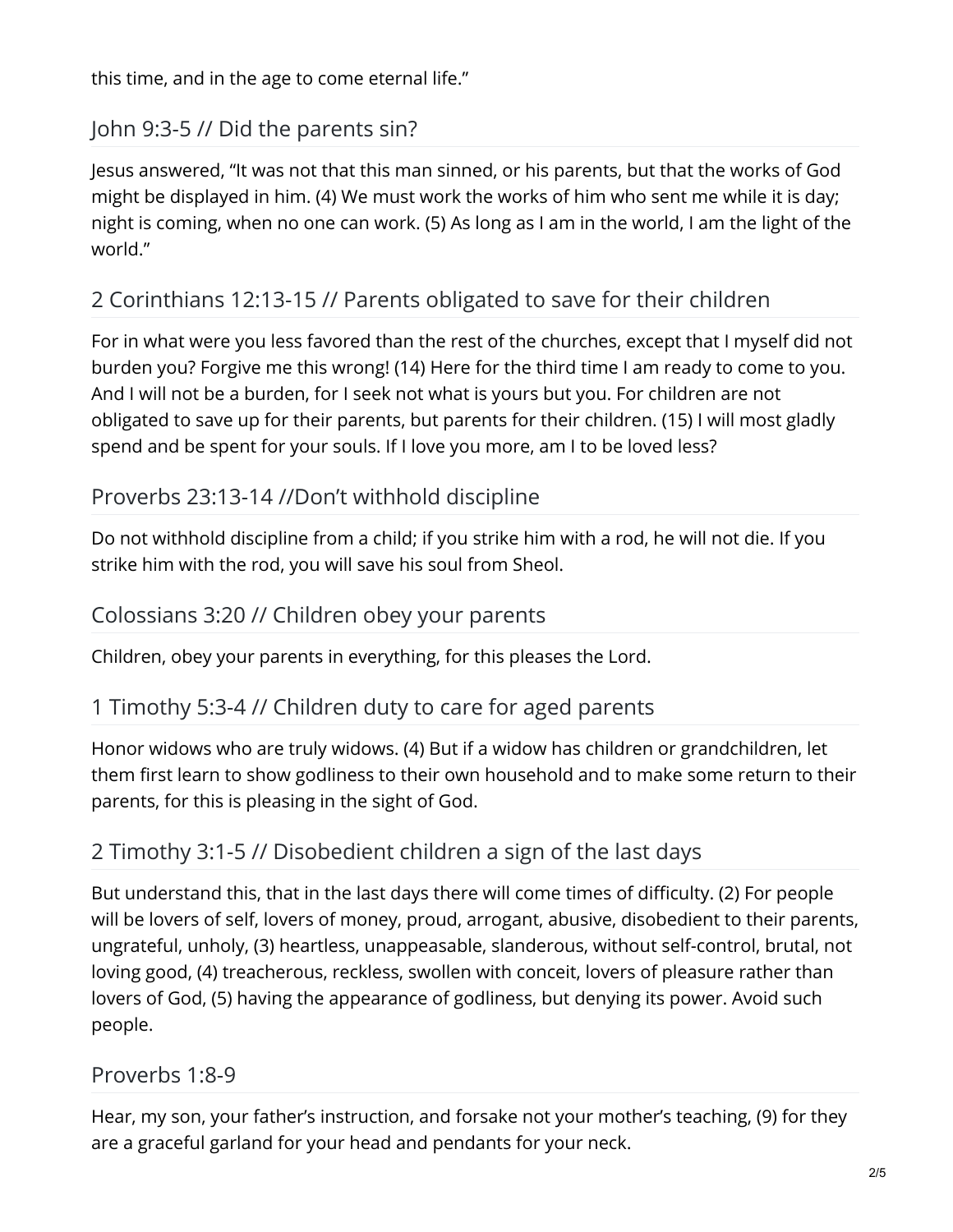The eye that mocks a father and scorns to obey a mother will be picked out by the ravens of the valley and eaten by the vultures.

#### Proverbs 7:1-3

My son, keep my words and treasure up my commandments with you; (2) keep my commandments and live; keep my teaching as the apple of your eye; (3) bind them on your fingers; write them on the tablet of your heart.

#### Leviticus 19:3

Every one of you shall revere his mother and his father, and you shall keep my Sabbaths: I am the LORD your God.

#### Deuteronomy 21:18-21

"If a man has a stubborn and rebellious son who will not obey the voice of his father or the voice of his mother, and, though they discipline him, will not listen to them, (19) then his father and his mother shall take hold of him and bring him out to the elders of his city at the gate of the place where he lives, (20) and they shall say to the elders of his city, 'This our son is stubborn and rebellious; he will not obey our voice; he is a glutton and a drunkard.' (21) Then all the men of the city shall stone him to death with stones. So you shall purge the evil from your midst, and all Israel shall hear, and fear.

#### Exodus 20:12

"Honor your father and your mother, that your days may be long in the land that the LORD your God is giving you.

#### Exodus 21:15-17

"Whoever strikes his father or his mother shall be put to death. (16) "Whoever steals a man and sells him, and anyone found in possession of him, shall be put to death. (17) "Whoever curses his father or his mother shall be put to death.

#### Titus 2:3-5

Older women likewise are to be reverent in behavior, not slanderers or slaves to much wine. They are to teach what is good, (4) and so train the young women to love their husbands and children, (5) to be self-controlled, pure, working at home, kind, and submissive to their own husbands, that the word of God may not be reviled.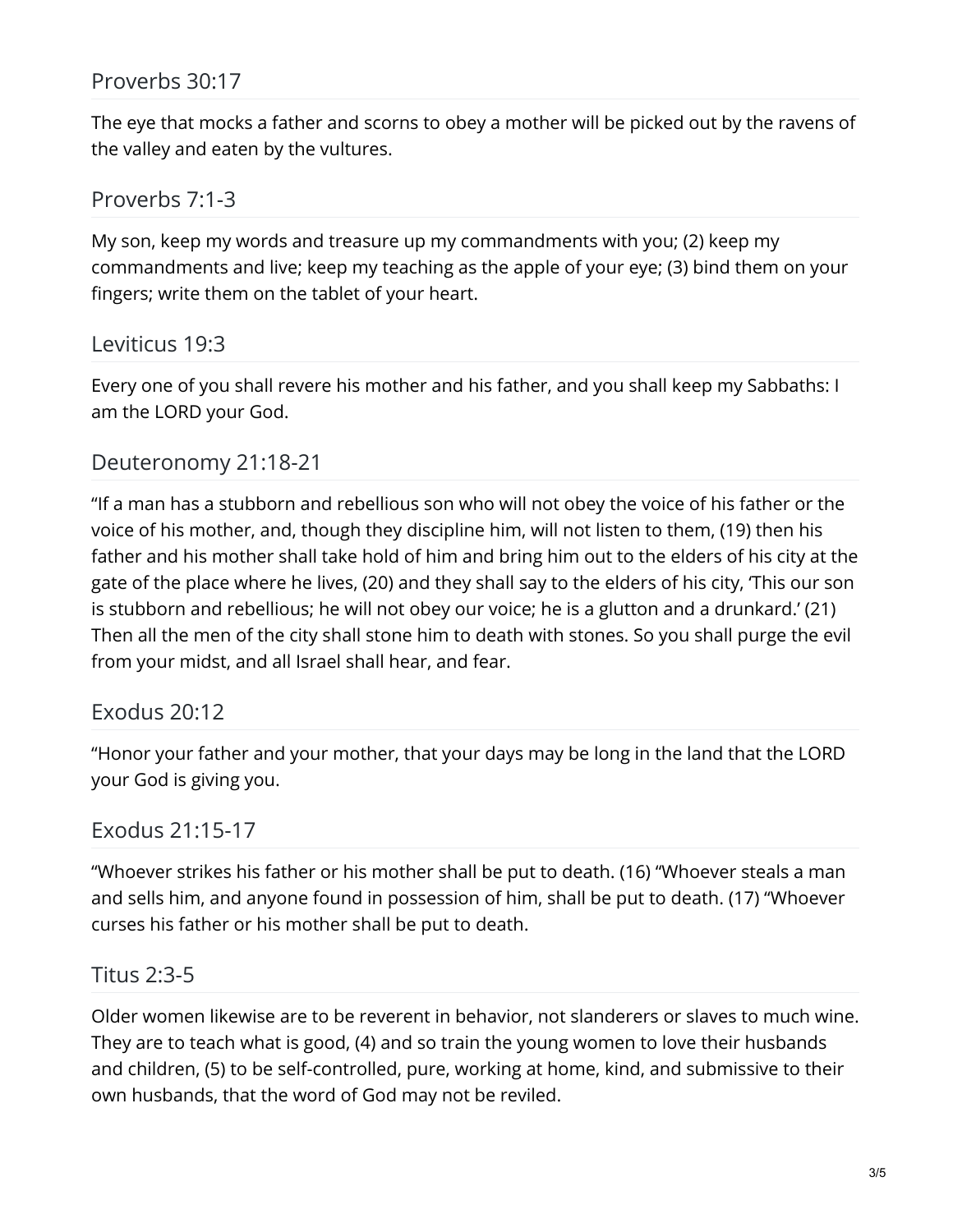# Bible Verses about Parents Duty to Teach God's Word to their Children

## Deuteronomy 6:4-9

Teach your children God's Word "Hear, O Israel: The LORD our God, the LORD is one. (5) You shall love the LORD your God with all your heart and with all your soul and with all your might. (6) And these words that I command you today shall be on your heart. (7) You shall teach them diligently to your children, and shall talk of them when you sit in your house, and when you walk by the way, and when you lie down, and when you rise. (8) You shall bind them as a sign on your hand, and they shall be as frontlets between your eyes. (9) You shall write them on the doorposts of your house and on your gates.

## Deuteronomy 4:9-10

"Only take care, and keep your soul diligently, lest you forget the things that your eyes have seen, and lest they depart from your heart all the days of your life. Make them known to your children and your children's children– (10) how on the day that you stood before the LORD your God at Horeb, the LORD said to me, 'Gather the people to me, that I may let them hear my words, so that they may learn to fear me all the days that they live on the earth, and that they may teach their children so.'

## Deuteronomy 11:19

You shall teach them to your children, talking of them when you are sitting in your house, and when you are walking by the way, and when you lie down, and when you rise.

## Joel 1:2-3

Hear this, you elders; give ear, all inhabitants of the land! Has such a thing happened in your days, or in the days of your fathers? (3) Tell your children of it, and let your children tell their children, and their children to another generation.

## Psalms 78:2-8

I will open my mouth in a parable; I will utter dark sayings from of old, (3) things that we have heard and known, that our fathers have told us. (4) We will not hide them from their children, but tell to the coming generation the glorious deeds of the LORD, and his might, and the wonders that he has done. (5) He established a testimony in Jacob and appointed a law in Israel, which he commanded our fathers to teach to their children, (6) that the next generation might know them, the children yet unborn, and arise and tell them to their children, (7) so that they should set their hope in God and not forget the works of God, but